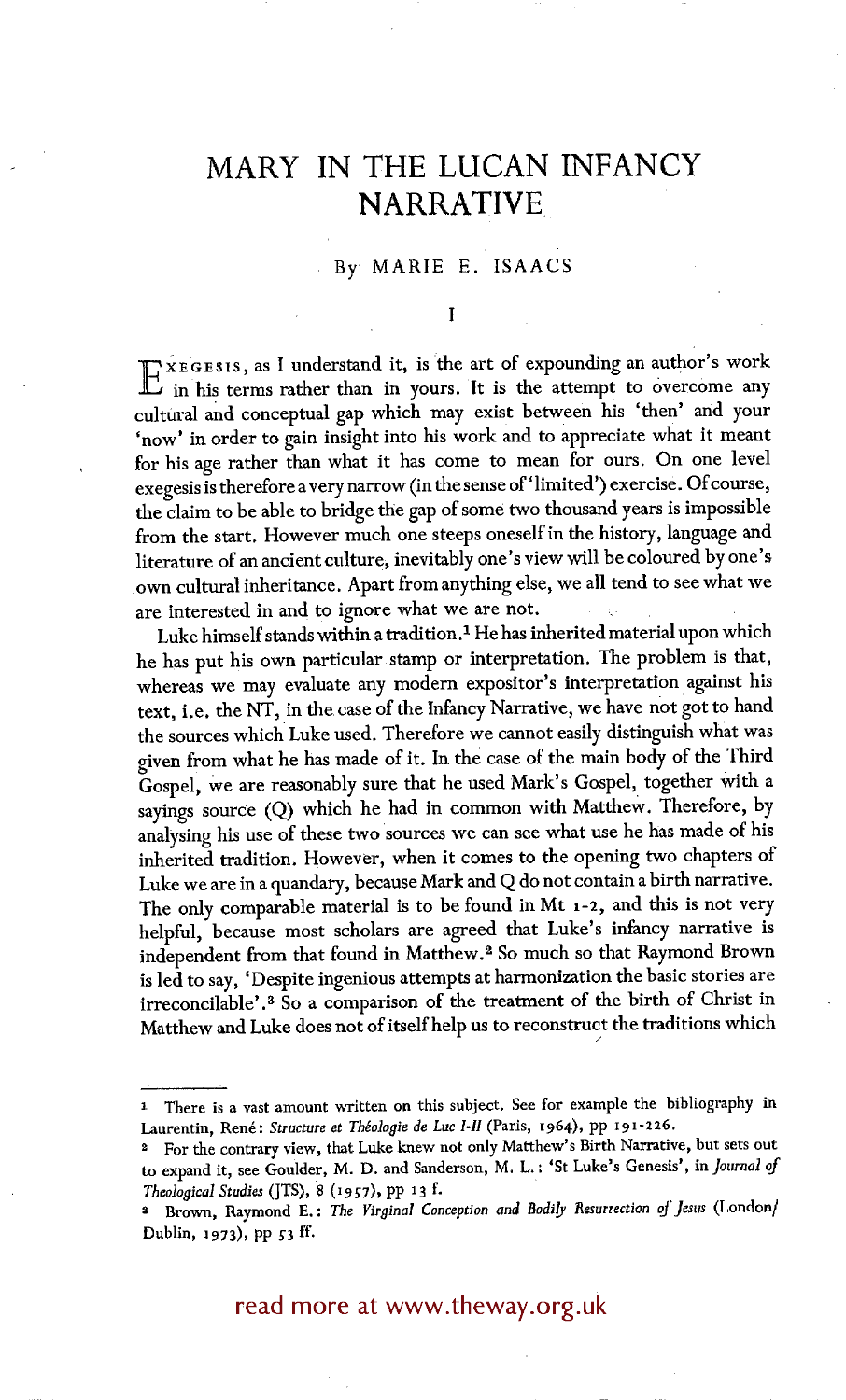lie behind the narratives. Certainly scholars have attempted to do so, 4 but their results have been so conjectural that they seem totally unable to agree as to the nature and extent of these sources, and consequently unable to distinguish source from redactor. If we take the great canticles, the *Magnificat* and the *Benedictus,* as examples, NT scholars cannot agree as to whether these are the creation of Luke or are taken and used by him from other sources. Some affirm that their original language was hebrew or aramaic and that at the most Luke is merely responsible for translating these semitic sources into greek. 5 Other scholars are equally certain that semitisms in the language of these hymns are the product of Luke's conscious imitation of the style of the LXX $6 -$  an imitation wholly appropriate to an exposition of the birth of Jesus in terms of the fulfilment of OT prophecy,<sup>7</sup> or, to put it more exactly, an exposition which makes the claim that the messianic age has dawned and that one striking evidence of this is the re-emergence of the prophetic activity.

The problem of trying to determine the sources behind the Infancy Narrative is similar to that of trying to determine the sources which may lie behind Luke's second volume, the Acts of the Apostles. As Paul Minear has put it,

Scholars' inability to agree on the sources underlying Acts is a reminder of how difficult it would be to recover the sources of the gospel if Mark and Matthew had not been preserved. Luke is so able an editor that many, if not most, of the marks of his pen are irrecoverable except where we have access to Mark and Q. s

Apart from sources, another difficulty which confronts us is how are we to classify the Infancy Narrative in Luke ? With what kind of literary *genre* are we dealing? Has it grown out of the early Church's desire for biographical details about the genesis of Jesus ? Certainly such a motive can be seen at work in the production of the apocryphal gospels which sprung up early in the Church's life. Gospels such as the Protogospel of James and the Gospel of Thomas<sup>9</sup> have infancy narratives clearly designed to satisfy a very natural, human curiosity about the details of Christ's birth. And not only about the central figure, Jesus,

F

<sup>4</sup> For recent research on the possible sources cf Oliver H. H. : 'The Lucan Birth Stories and the purpose of Luke-Acts', in *New Testament Studies* (NTS), 10 (1963-64), pp 205-15.

Cf Burrows, Eric, and Sutcliffe, E. F. : The *Gospel of the Infancy and other essays* (London, I94o), p 36; Sahlin, H. : *Der Messias und das Gottesfolk: Studien zur protolukanischen theologic*  (Uppsala, 194£) ; Laurentin, R., *op. cit.,* p 13 ; Winter, P. : 'Some observations on the language of the Birth and Infancy stories in the Third Gospel', NTS 1 (1954-55), pp 111-21.

<sup>6</sup> CfTurner, N. : 'The relation of Luke I, II, to Hebriac sources and to the rest of Luke-Acts', NTS 2 (1955-56), pp 100-9. Goulder, M. D. and Sanderson, M. L., op. cit.

For the view that fulfilment of prophecy is a motif which pervades Luke-Acts, see Schubert, Paul: 'The structure and significance of Luke 24', in Neotestamentliche studien für R. Bultmann (Berlin, i957).

s Minear, Paul S. : 'Luke's use of the Birth Stories', in *Studies in Luke-Acts* (London, I968), **'p ix2.** 

Cf Hennecke, E.: *New Testament Apocrypha* (London, 1973), pp 370-401.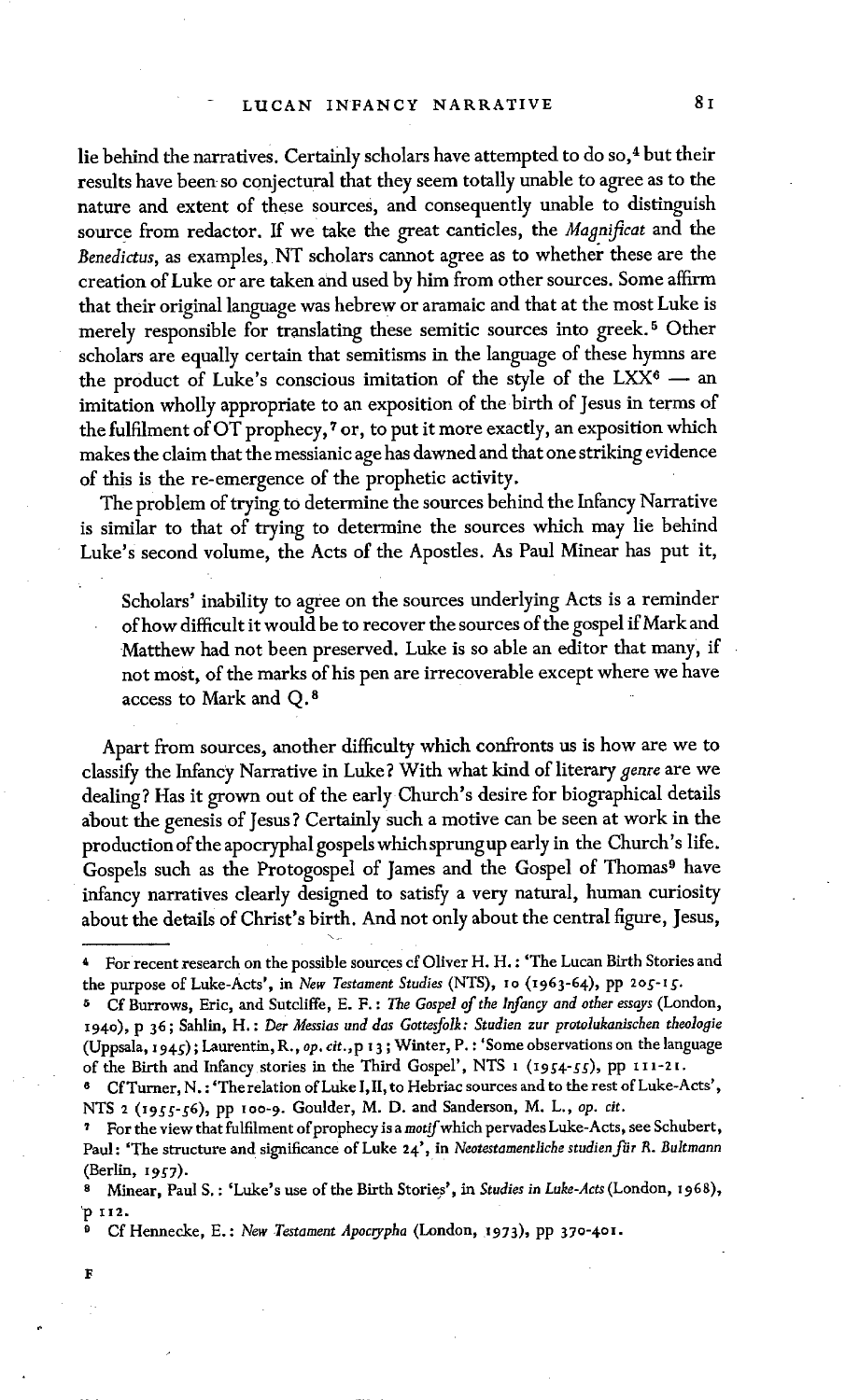but about the 'supporting cast' in the great drama. Therefore they set out to fill in the details as to who Mary's parents were, to recount her own miraculous birth, to. tell of the disbelief of one of the midwives attendant at the birth that a virgin could have a child. Joseph — so much in the background in the lucan account — also has a greater role in these narratives. We are told of his previous marriage and of his life as a carpenter.

When we compare the biblical accounts with those found in these apocryphal gospels, what is most striking is not merely the restraint in the former, but the subordination of all the characters to the main figure in the drama -- Jesus. In the apocryphal works the main concern seems to be to tell a good tale, whereas in the canonical gospels the predominant concern is to proclaim a saviour. In the one, therefore, narrative interests become dominant; in the other it is theological rather than biographical motivation which comes to the fore. In other words, the NT accounts are not primarily written to answer the question, - 'What happened at the birth of Christ?', but to provide a theological reflection upon that birth, in the light of the Church's subsequent experience of the resurrection.

Furthermore, the primary data for that theological reflection was not only the traditions about Jesus but also the OT. In Matthew this is obvious, not least because the evangelist himself makes it overt. By using the formula, 'All this took place to fulfil what the Lord had spoken by the prophet', 10 he tells us clearly that he is viewing the events of the birth of Christ against the backcloth of the OT. 11 When we look at the Infancy Narrative in the Third Gospel, we find no such direct reference to the OT. But this does not mean that Luke's account is any the less a reflection upon scripture. It is simply that his method of introducing his texts is different from that of Matthew, Rather than use direct quotations he employs a whole welter of allusions to the OT. This is most obvious in the canticles. These great hymns of thanksgiving and praise, put into the mouths of Mary and Zechariah, are a *pastiche* made up of phras'es taken from the jewish scriptures.<sup>12</sup> Anyone who has sat through the 'Long Prayer' in a nonconformist service will immediately recognize the *genre.* There the minister in his extemporary prayer will probably utilize almost exclusively the language of the Authorized Version (with perhaps a passing reference to the *Book of Comraon Prayer* thrown in for good measure) as he articulates the petitions of the people. Sometimes these references will be conscious and deliberate, recalling the people and events of the biblical narrative in his recitation of the mighty acts Of God. Frequently these references will be unconscious; the product of a mind steeped in the cadences of the King James Version.

<sup>10</sup> Mt 1, 22. Cf Mt 2, 5. 15. 17. 23.

<sup>11</sup> Mt 1, 23 (Isai 7, 14); 2, 6 (Mic 5, 2); 2, 15 (Hos 11, 1); 2, 18 (Jer 31, 15) (2, 23 does not correspond to any known OT text).

<sup>12</sup> Cf Plummer, A.: The Gospel according to S. Luke (Edinburgh, 1922), pp 30, 31, 39, for examples of OT phraseology employed in the *Magnificat* and *Benedictus.*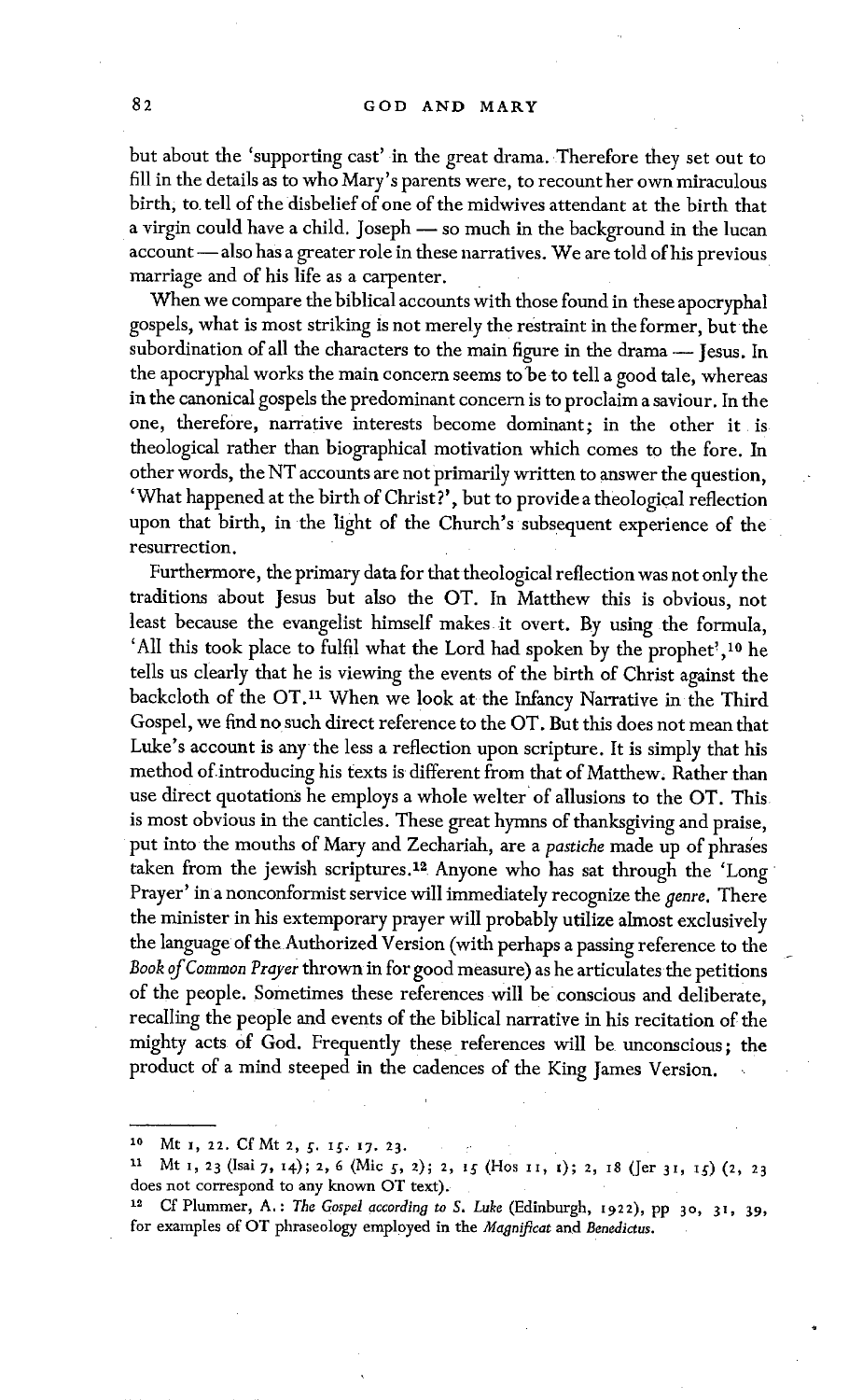Similarly, Luke is so steeped in the language and thought of the OT that the *Magnificat* and the *Benedictus* abound in both. And the same can be said, not only of the canticles, but also of the narrative sections of Luke's account of the birth of Christ.

In both jewish and christian traditions scripture has been thought to require a contemporary interpretation. That is, after all, how the canon of scripture itself grew up  $-$  as a result of the contemporizing of past tradition by subsequent generations. Thus the chronicler, wanting to speak to the condition of the returned exiles, looked back upon the tradition of the deuteronomic historian and reinterpreted it in such a way that the Israel of his generation could see themselves as the heirs of the davidic covenant, even after monarchy had long come to an end. Similarly, Luke uses OT traditions to lay claim to the davidic promises for Jesus of Nazareth, and to appropriate the promises made to the old Israel for the Church.

Meditation upon the OT with a view to giving it a contemporary application is sometimes designated Midrash.<sup>13</sup> Certainly the rabbinic midrashists of the post-christian era attempted to do just that: i.e. starting from the scriptural text, they tried to interpet andexpound it in such a way as to make it applicable to their situation. But the important thing to notice is that in Midrash the starting point is always the text. 14 This is in contrast to the method used in the Infancy Narratives of the NT. Here the aim of the evangelists is not to expound the OT but to tell a new story, the birth of Jesus, utilizing scripture as illustrative material where it suits their purposes. Therefore, it is misleading to speak of the Infancy Narratives as Midrash.<sup>15</sup> The text for the midrashists' sermon is the OT, whereas the 'text' for the evangelists' gospel is Christ.

So far I have said very little in any direct fashion about the subject of Mary in the lucan Infancy Narrative. Well, all the best gardeners tell me that I must first clear and prepare the ground before I can begin to sow! And what I have been trying to establish so far is that Luke's Gospel is primarily the work of a theologian and *littérateur*; that his Infancy Narrative is a reflection upon the birth of Jesus in the light of the OT; that apart from the OT itself it is extremely difficult to know anything of the sources that he used; and that Luke's main motive is not to provide biographical data, but to expound the theological significance of the incarnation.

The implications this has for our approach to the role of Mary in Luke will, I hope, emerge as we proceed. In summary they are: (a) that I think we can know very little of the christian source or sources used by the redactor of the

<sup>&</sup>lt;sup>13</sup> Bloch, Renée: 'Midrash', in *Dictionnaire de la Bible*, Supplément V (Paris, 1957), cols 1265-6.

x4 Wright, Addison G., *The literary genre Midrasb* (New York, i967) , properly insists upon more precision in the use of the term Midrash. He argues against those (e.g. R. Bloch) who would employ the term of virtually any meditation or exposition which employs scripture. For Wright, it should be kept for exposition which starts from the scriptural text.

t5 Cf Wright, *op. cit;,* pp t39-42, *contra* Laurentin, *op. cir.,* pp 93-96, and Bloch, op. *cir.,* col 1279.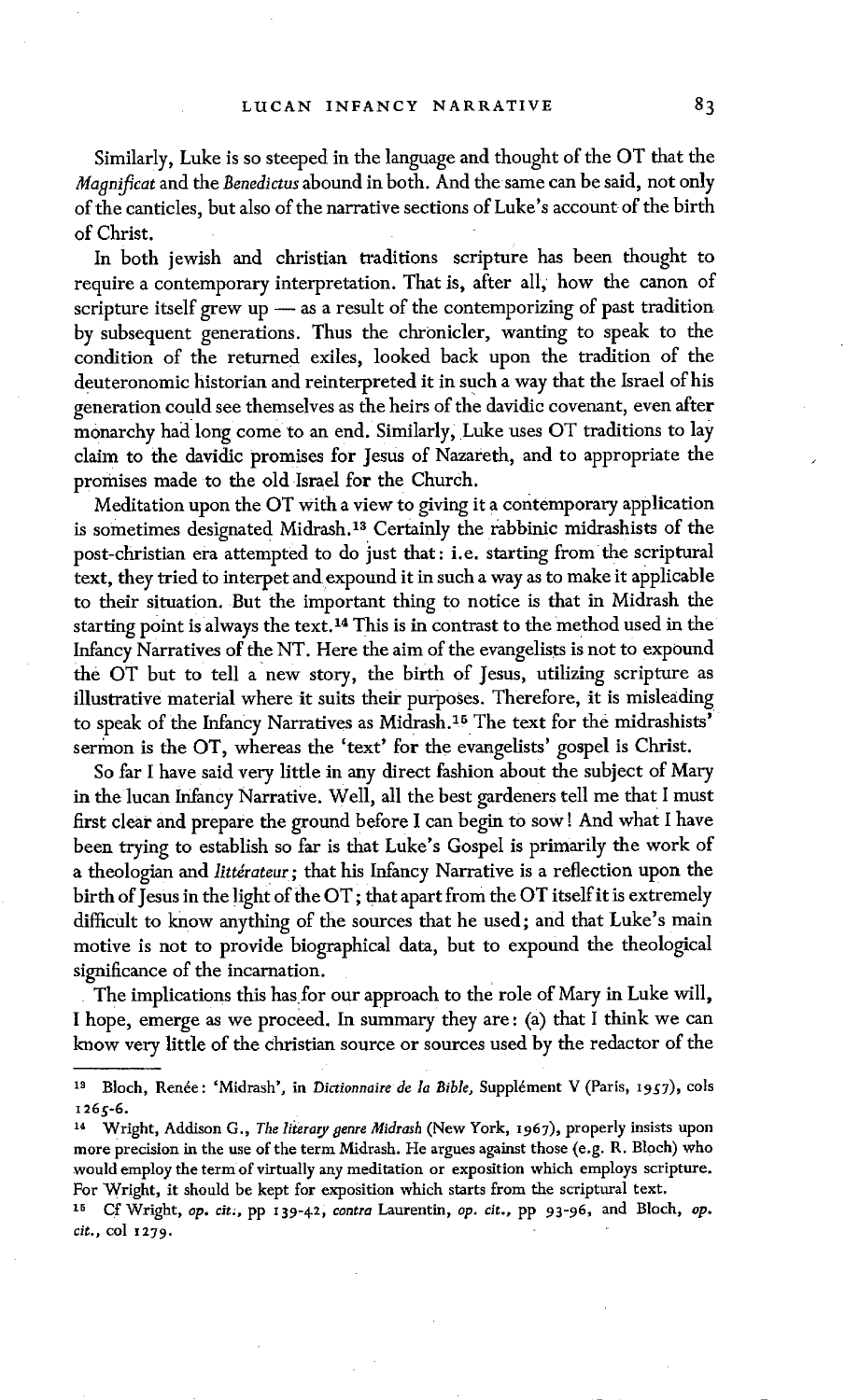Third Gospel. Therefore, assertions that Mary herself was a primary source of Luke I-2 remain conjectural; (b) that unlike the apocryphal gospels, Luke's motive is not primarily to satisfy the need for biographical data about the events of the nativity, but to provide theological insight into their significance. I believe that this is born out by a study of Mary in Luke, and I hope to show that it is not Mary *qua* person who particularly interests the evangelist, but Mary qua symbol; and finally, (c) that it is the OT which provides the key to understanding this symbol.

 $\mathbf{H}$ 

Firstly I would like to deal with the contention that Luke is not primarily interested in Mary as a person. In none of the synoptic gospels does Mary have a role to play in the ministry of Jesus. Only in the Fourth Gospel does she appear, and then at the beginning and the end of Christ's ministry, i.e. at the wedding feast at Cana,<sup>16</sup> and in company with Mary of Cleopas and Mary Magdalene at the cross.<sup>17</sup> The various Marys mentioned by Matthew<sup>18</sup> and Mark<sup>19</sup> as being present at the crucifixion merely become 'the women' in Luke.<sup>20</sup>

A similar apparent lack of interest in the person of Mary is displayed in the lucan version of Mark's account of Jesus teaching in the synagogue on the sabbath. Whereas Mark has the audience saying, 'Is not this the carpenter, the son of Mary?<sup>21</sup> Matthew has, 'Is not this the carpenter's son? Is not his mother called Mary?'<sup>22</sup> Luke, on the other hand, omits all reference to Mary. In his version we find, 'Is not this Joseph's son?'<sup>23</sup> It is this kind of evidence which has led Hans Conzelmann to write, 'Mary disappears to a greater extent in Luke, than in Mark and Matthew !'<sup>24</sup>

In all three synoptic gospels we have the story of the visit of Mary and the brothers to see Jesus,<sup>25</sup> and in spite of the fact-that Luke appears to abbreviate the marcan account, the same point is made.

Your mother and your brothers are standing outside, desiring to see you. But he said to them, My mother and my brothers are those who hear the word of God and do it. 36

Thus we can see that in all three gospels Mary *qua* kinswoman is not only unimportant, but where she is depicted in that role she is used as an example

<sup>&</sup>lt;sup>16</sup> Jn 2, 1-11. <sup>17</sup> Jn 19, 25-27. <sup>18</sup> Mt 27, 55 ff. <sup>19</sup> Mk 15, 40.<br><sup>20</sup> Lk 23, 49. <sup>21</sup> Mk 6, 3. <sup>22</sup> Mt 13, 55. Lk 23, 49.  $31$  Mk 6, 3.  $32$  Mt 13, 55.

<sup>&</sup>lt;sup>23</sup> Lk 6, 42; cf Jn 6, 42, 'is not this Jesus, the son of Joseph, whose father and mother we know?'

**st** Conzelmann, H. : *Thg theolosy of St Luke* (London, x96o), p 172.

**<sup>~5</sup> Mk 3,** 31-S; Mt i2, 46-50; Lk 8, I9-21.

<sup>&</sup>lt;sup>26</sup> Lk, 8, 20 f; cf 1QHIX, 34 f: 'Until I am old Thou wilt care for me: for my father knew me not and my mother abandoned me to Thee. For Thou art a father to all the sons of Thy truth and as a woman who tenderly loves her babe so dost Thou rejoice in them'. Vermes, G. : *The Dead Sea Scrolls in English* (London, 1968), p i82.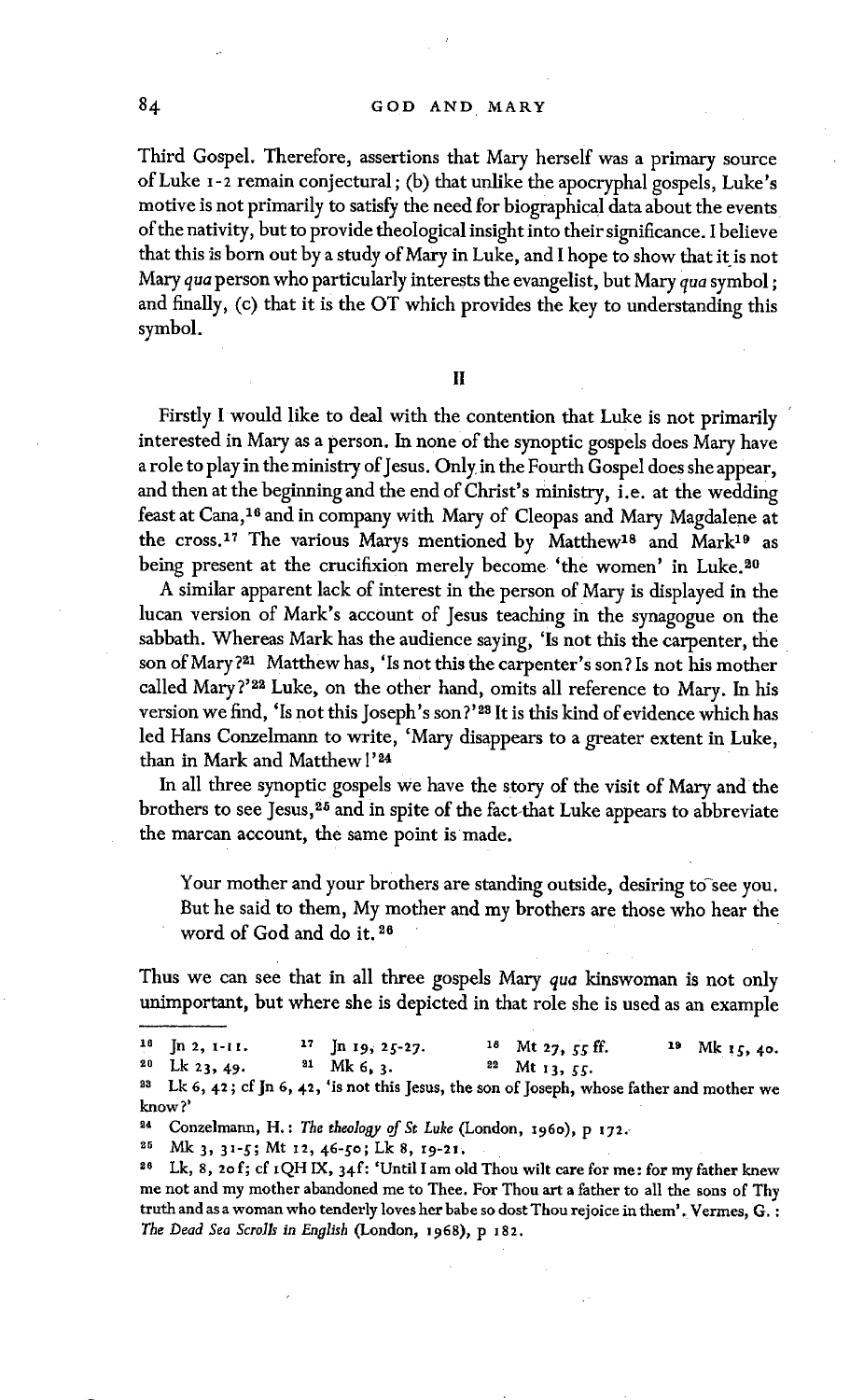of the secondary importance of human attachment compared with divine affiliation. 'If anyone comes to me and does not hate his own father and mother and wife and children and brothers and sisters, yes, even his own life, he cannot be my disciple'.<sup>27</sup> What is true for those who would be the sons of God was also true for the Son of God.

The supremacy of the family of God over the natural family is brought out even more pointedly in a saying only recorded in Luke:

As he said this, a woman in the crowd raised her voice and said to him, Blessed is the womb that bore you, and the breasts that you sucked I But he said, Blessed rather are those who hear the word of God and keep it!<sup>28</sup>

It seems unlikely that this was included in Luke's Gospel as a warning against undue reverence of Mary I Within its context it is clearly intended as a warning to the jews against any assumption that physical descent was a guarantee of God's gracious favour. Here Jesus is making the same point made by John the Baptist: 'Do not begin to say to yourselves, We have Abraham as our father; for I tell you, God is able from these stones to raise up children to Abraham'.<sup>29</sup>

So far, then, we have seen that Luke has very little place for Mary in his account of Christ's ministry, that he seems to have scant interest in her as a person, and furthermore, that of all the evangelists, he seems more willing to depict her as a type of the old Israel which Christ came to supercede.

You may ask why I have been looking at the role of Mary in the rest of the Third Gospel and not simply concentrating upon the Infancy Narrative? What has my discussion so far got to do with the first two chapters of the gospel? Contemporary NT scholarship has indeed tended to isolate these chapters from the restof the lucan corpus, treating them, for one reason or another, as if they were wholly other; as if they had very little to do with the rest of Luke's work. And this is a particularly surprising phenomenon when one bears in mind that recent exegesis has insisted upon the homogeneity of lucan theology. It was, I think, Paul Minear, in his article in the *Festschrift* for Paul Schubert, who first pointed out this anomaly.<sup>30</sup> Minear has powerfully, and I believe convincingly, argued the case for regarding the Infancy Narrative as an integral part of the lucan corpus and therefore not to be isolated from the whole. Consequently, in looking at the place of Mary in Luke, I have eschewed the usual practice of concentrating exclusively upon the Birth Stories, without reference to the rest of Luke -Acts. One thing that emerges if we start with the main body of the gospel; Luke depicts Mary as an example of the old Israel. What we must now consider is whether the same can be said of  $Lk_1-2$ .

<sup>&</sup>lt;sup>27</sup> Lk 14, 25 ff. Cf Mt 10, 35-37.

<sup>~8</sup> Lk iI, 27ff.

<sup>&</sup>lt;sup>29</sup> Lk 3, 8. Cf Mt 3, 9.

<sup>30</sup> Minear, op. *cit,* pp i 1 I-3o.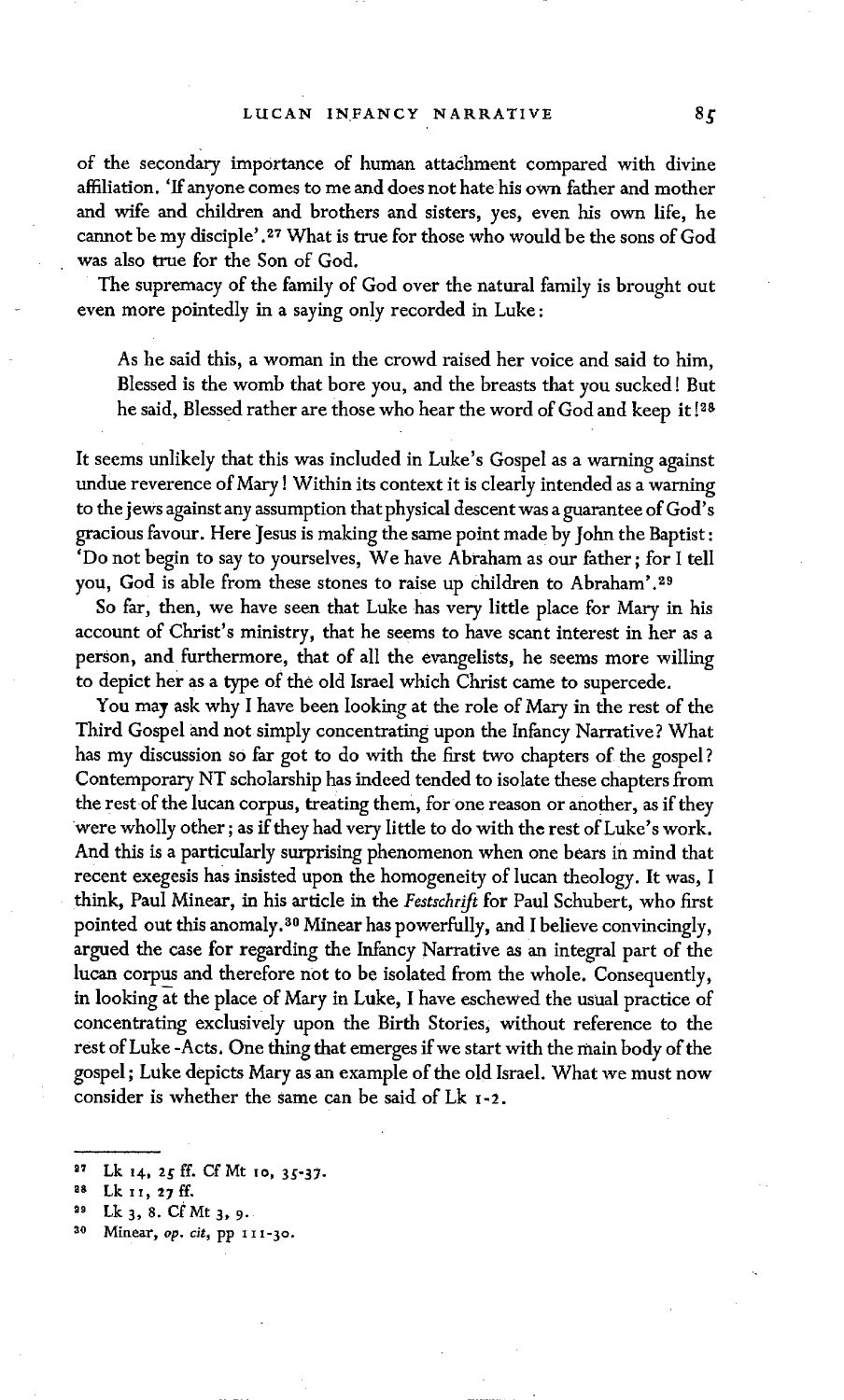## 86 GOD AND MARY

Let us start with the last scene at the end of chapter two.<sup>31</sup> This is the occasion of Jesus's *bar mitzvah,* when, at the age of twelve he took upon himself the full responsibilities of adult membership of Israel. He went up, we are told, in company with his parents, to the Jerusalem temple. However, unknown to them, he did not set out on the homeward journey with the rest of the party, but stayed behind to listen to, and to question the Doctors of the Law. When his parents did eventually find him, Mary said to him :

Son, why have you treated us so ? Behold your father and I have been looking for you anxiously. And he said to them. How is it that you sought me? Did you not know that I must be in my Father's house?<sup>32</sup> And they did not understand the saying which he spoke to them.<sup>33</sup>

Here Mary and Joseph are depicted as displaying the same kind of lack of comprehension, as to the true nature and destiny of Christ, as did the disciples.<sup>34</sup> It is only after the resurrection that they are to understand the significance of the Christ event. Hntil then, Mary had to keep these things in her heart without grasping their full import. Therefore she, as much as the disciples, was to be in need of the pentecostal outpouring of the Spirit. Luke's last mention of Mary is in the company of the disciples, meeting together for prayer in the upper room in Jerusalem. 3s By implication she is among those who received the Holy Spirit at Pentecost. In the lucan view until that time the Church, the new Israel, is not yet born. Therefore, in the period of the ministry, Mary remains an example of the Israel from Whom that new creation is to come.

Some commentators<sup>36</sup> would view the incident of the twelve year old Jesus in the temple as the climax and final scene in the Infancy Narrative. Undoubtedly there are links between this incident and what has gone before. See for example the reiterated refrain of Mary 'keeping all these things in her heart' both at the end of this scene<sup>37</sup> and after the visit of the shepherds.<sup>38</sup> Similarly the refrain of growth, 'And Jesus increased in wisdom and in stature, in favour with God and man, 39 is taken from the Birth Story where; we are told, that Jesus, 'grew and became strong, filled with wisdom, and the favour of God was upon him'.40 However, it seems preferable to regard this pericope as an introduction to the succeeding series of episodes rather than as a conclusion to the preceding ones.<sup>41</sup>

J

 $1 Lk 2, 41 - 52.$ 

<sup>&</sup>lt;sup>32</sup> En tois tou patros mou can be translated 'engaged in my Father's business', but most commentators prefer 'In my Father's house'. See Plummer, op. cit., pp 77 ff,

 $33$  Lk 2, 48-50.  $34$  Cf Lk 9, 45; 18, 34.  $35$  Acts 1, 14.

<sup>&</sup>lt;sup>86</sup> Cf Laurentin, *op. cit.*, pp 28-33; Burrow, op. cit., 4-6; Gächter, P.: *Maria im erdenlegen Neutestamentliche Marienstudien* (Innsbruck, i954) , p 12.

**<sup>37</sup> Lk 2,** 5I.

**as Lk 2, I9.** 

<sup>&</sup>lt;sup>39</sup> Lk 2; 52. Cf I Sam 2, 26.

<sup>40</sup> Lk 2, 4o. Cf Lk i, 8o.

<sup>&</sup>lt;sup>41</sup> Cf Earle Ellis, E.: The Gospel of Luke (London, 1966), pp 30-33, 84.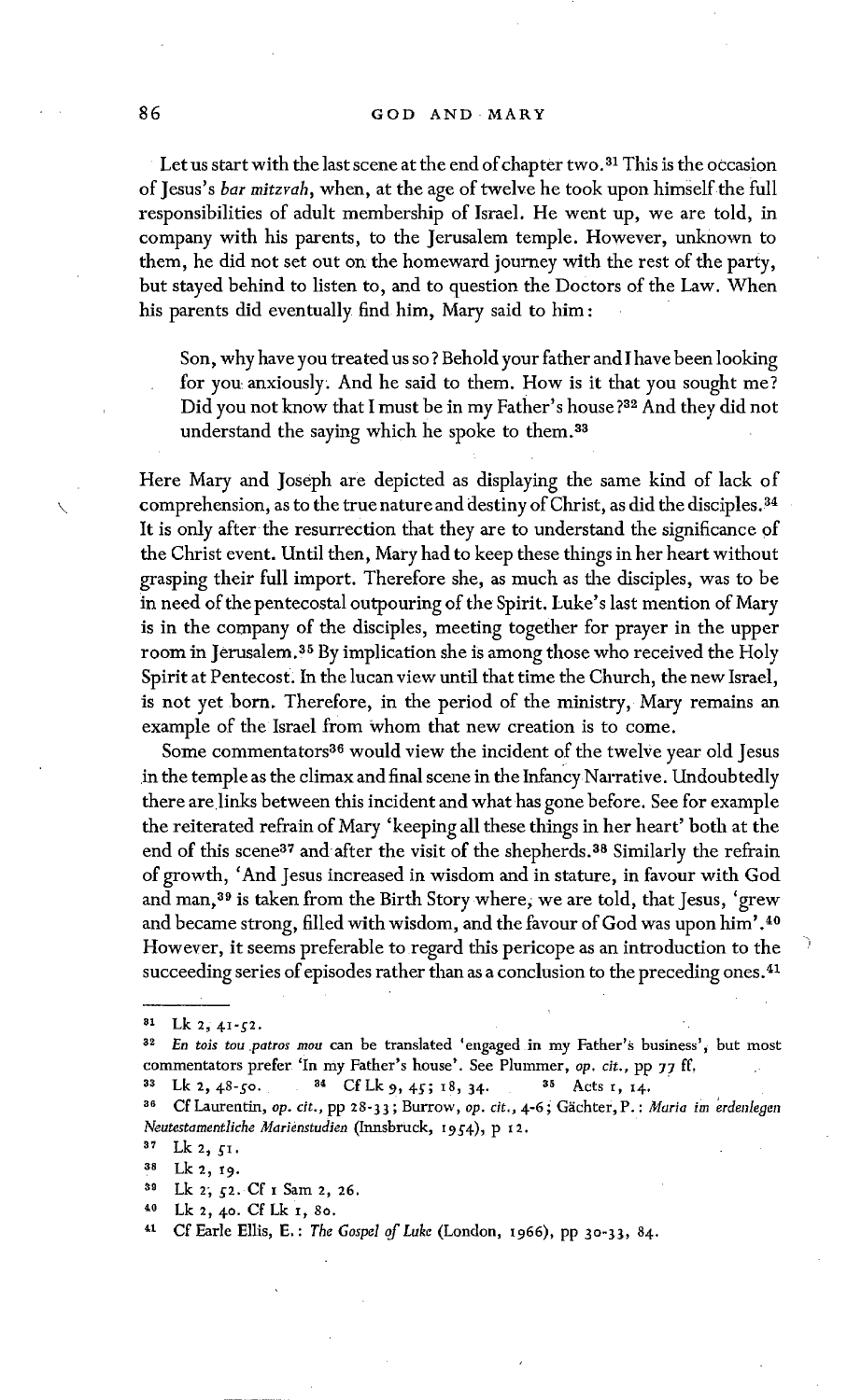The followingnarratives are all concernedwith the attestation of the messiahship of Jesus. The scene in the temple, whilst acting as a bridge between the nativity and the adult ministry of Jesus, has as its main thrust the introduction of the next group of narratives whose common theme is the attestation of Jesus as the Christ. Therefore in this opening scene we are presented with a story to illustrate Jesus's own growing consciousness of this, a consciousness which is affirmed and confirmed in the succeeding narratives about John the Baptist, Jesus's baptism, his genealogy, the temptations, and, to complete the section, his preaching in the synagogue at Nazareth. If this interpretation is correct, then the reference to Mary's lack of understanding is not primarily with regard to the events of the nativity which have just taken place, but has a forward reference -- to the significance of the ministry which is about to begin.

This brings us to the Infancy Narrative. What role does Mary play here? That she is one of the central figures in the drama is evident, and this would seem to be in contrast to What I have been saying about the rest of the gospel. Yet, having said that Mary is one of the central figures in the narrative, it is equally important to remember, that in Luke's story she is only one among a number of characters, such as Elisabeth, Zechariah, Simeon and Anna. Furthermore, she, no less than they, is not the central character in the drama. The Infancy Narrative is not the story of Mary, nor of John the Baptist, but the story of Jesus; Therefore, we must be careful not to focus our attention upon Mary in such a way as to distort the whole picture. Indeed it is only when we analyse her role within the total context of the narrative that we can understand her significance. If we isolate her from the rest of the characters, we shall not only be guilty of distortion, but we shall fail to grasp why, when she has such a small part to play in the rest of the gospel, she should be given such prominence at the beginning.

So first let us see how Luke depicts Mary as one among many. One of the more obvious features of the lucan Infancy Narrative is the way the evangelist parallels the story of the birth of Jesus with that of John. Note the striking similarities, in language and structure, between the annunciation to Zechariah<sup>42</sup> and the annunciation to Mary.<sup>43</sup> In both instances we are told why the two women had not conceived; in the case of Elisabeth, because she was barren, and in the case of Mary, because she was a virgin.<sup>44</sup> The angel Gabriel appears first to Zechariah and then to Mary,  $45$  at which both are troubled (the greek would suggest that Mary's perplexity was even greater than that of Zechariah).<sup>46</sup> Both are told by the angel not to fear, and are assured of the birth of a son.<sup>47</sup> In each case they are told what to call the boy,  $48$  and the future of their respective offspring is predicted.<sup>49</sup> Both Zechariah and Mary query the angel's message,<sup>50</sup> and are given a sign; Zechariah is to be struck dumb, whereas the sign to Mary

<sup>&</sup>lt;sup>42</sup> Lk **i**,  $5-23$ . <sup>43</sup> Lk **i**, 26-38. <sup>44</sup> Lk **i**, 7, 27, 34. <sup>45</sup> Lk **i**, 12, 27.

<sup>46</sup> Lk *I, t2, etarachth&* CfLk I, 29, *dietarachth&* 

<sup>&</sup>lt;sup>47</sup> Lk I, 13, 30. <sup>48</sup> Lk I, 13, 31. <sup>49</sup> Lk I, 15-17, 32 ff. <sup>50</sup> Lk I, 18, 34.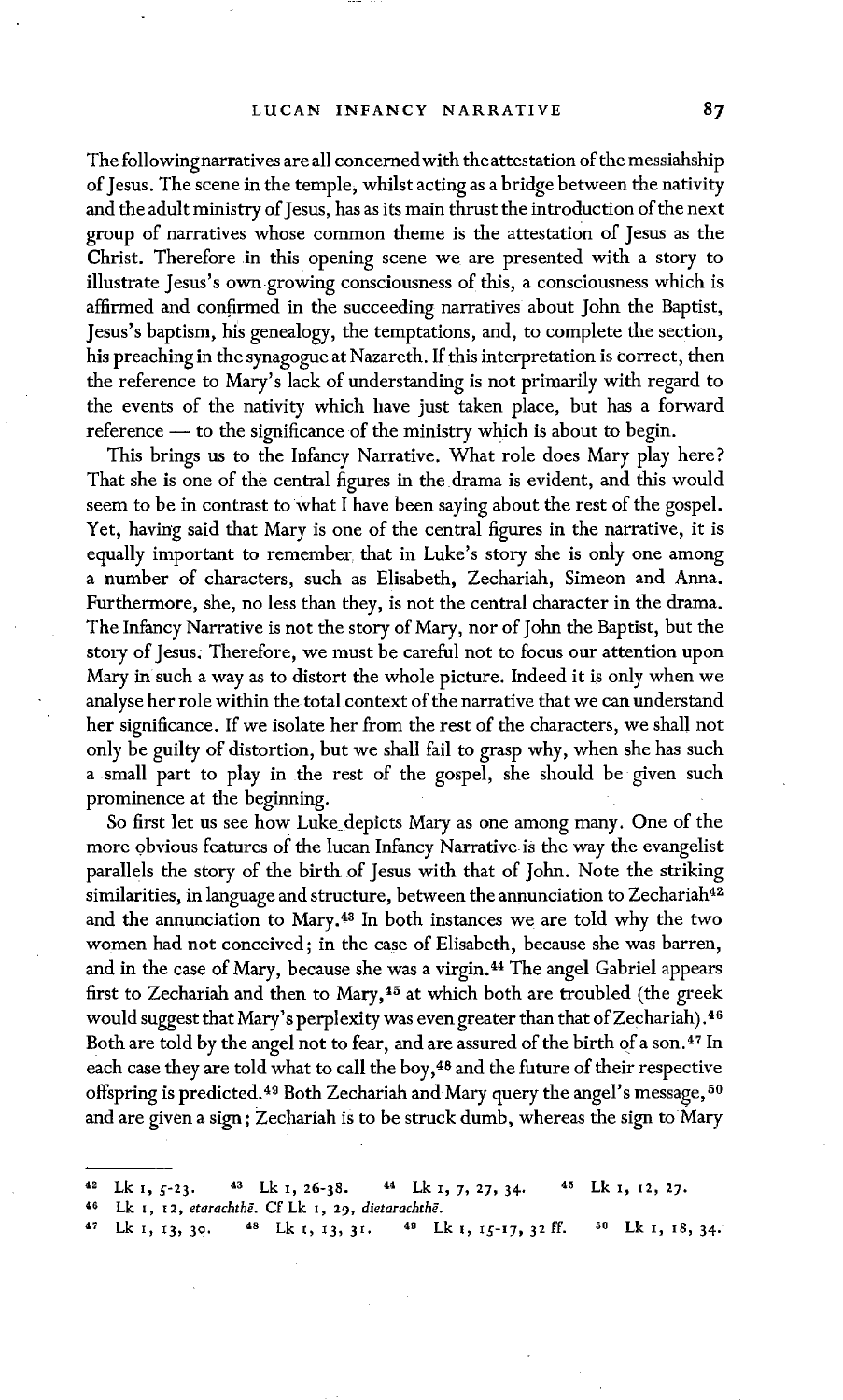is to be the conception of her kinswoman, Elisabeth. 51 Furthermore, the parallels are not confined to the annunciations; they are continued in the stories of the births of John and Jesus. So, Luke tells us, there was joy at both nativities, 52 a joy which gives voice in the outburst of prophetic praise with which each child is greeted upon his presentation in the temple,<sup>53</sup> after circumcision. 54 Both children 'grew and became strong'. 55 These parallels in structure and language are so marked that René Laurentin has called them a 'diptych';<sup>56</sup> they are like the two complimentary leaves of a painting on an altarpiece.

Since Luke presents the stories of John and Jesus as a diptych, it is not surprising that he also parallels Mary and Elisabeth. Both not only fulfil parental function, but that very function is interpreted as evidence of divine favour, <sup>57</sup> because they are to give birth to sons who 'shall be great'. <sup>58</sup> Just as Mary is portrayed as one with Elisabeth in being the recipient of God's mercy, so her solidarity with the rest of the characters in the narrative is also evident. Elisabeth, Zechariah, Simeon and Anna aredepicted as representatives of the faithful of Israel [the *dikaioi]* :50 those who are 'looking for the consolation of Israel'.50 These are the poor, not simply in the economic sense, but the 'poor in spirit', <sup>61</sup> the poor of Yahweh, the *anawim*:<sup>62</sup> those who are able to welcome God with a genuine, open humility. Like successive generations of the 'remnant' of God's people, they prayerfully and eagerly awaited the coming of the Messiah; like John the Baptist, they were his forerunners, who 'went before the face of the Lord to prepare his way'.<sup>63</sup> And it is among their number that Luke includes Mary.  $64$  She is the slave of the Lord,  $65$  whose humility  $66$  has been rewarded by the birth of the Messiah. In her song, the *Magnificat*, she articulates the faith of the *anawim* ; that Yahweh will reverse the world's scale of values and reward his remnant, the faithful of Israel :

He has shown strength with his arm, he has scattered the proud in the imagination of their hearts, he has put down the mighty from their thrones, and exalted those of low degree; he has filled the hungry with good things and the rich he has sent empty away.<sup>67</sup>

Minnesota, 1964). For a discussion of the *anawim* see Gelin, Albert: The poor of Jahweh (Collegeville,

°~ CfGel~, *op. cir.,* pp 9~-98.

~ Lk 7, 38-

<sup>60</sup>Lk I, 4 8, *tapeinosis.* 

 $b^{87}$  Lk 1,  $51-53$ .

<sup>51</sup> Lk 1, 20-23, 36. <sup>54</sup> Lk 1, 59; 2, 21. ~6 59 6O 61 69  $\begin{array}{ll}\n\text{52} & \text{Lk } 1, 58; 2, 20. \\
\text{53} & \text{Lk } 1, 68-79; 2, 29-35.\n\end{array}$ Lk 1, 80; 2, 40. Cf 2, 52.<br><sup>57</sup> Lk 1, 30, 58. Laurentin, *op. cit.*, pp 32 f. 57 Lk 1, 30, 58. 58 Lk 1, 15; 2, 32. Lk **I, 6; 2,** 25. Cf **2, 36-38.**  Lk 2, 28. Cf 2, 38. Mt 5, 3. CfLk 6, 2o.

**<sup>6</sup>s Lk I,** 76.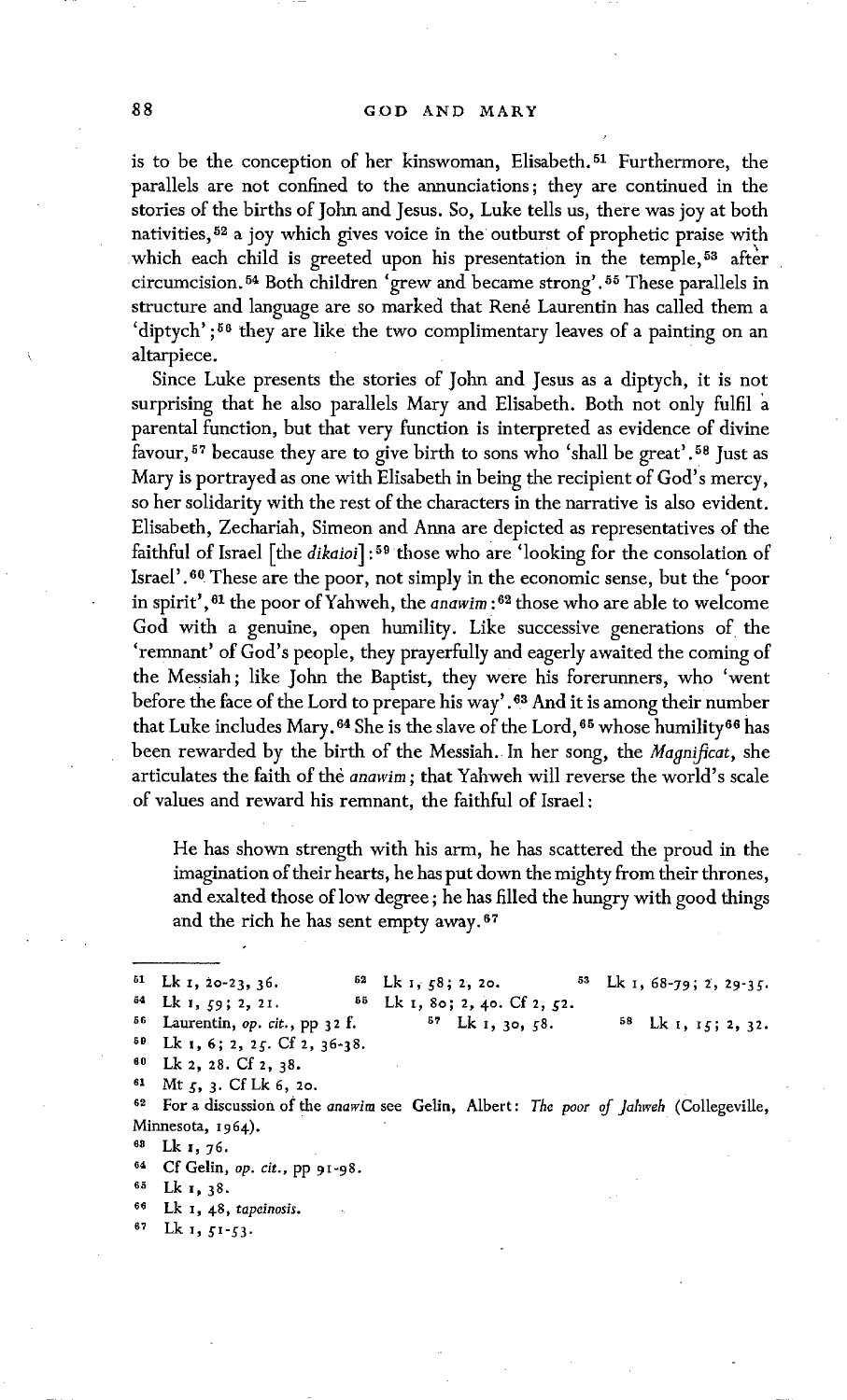## LUCAN INFANCY NARRATIVE 89

However, it is not merely as one of the *anawim* that Mary is presented ; it is as the epitome of their faith that she is portrayed, and therein lies her prominence in the narrative. 'Blessed is she who believed that there would be a fulfilment of what was spoken to her from the Lord'.68 Whereas Zechariah's objection to Gabriel's annunciation is interpreted as lack of faith and, hence, rebuked. 69 Mary's objection, 'How shall this be, since I have no husband?', 70 is taken as a straight question; and her response, in contrast to Zechariah's, is portrayed as one of submission to the will of God, 'Let it be to me according

to your word'. 71 So Mary is not only one of the *anawim,* but is the supreme example of the faithful of Israel who pave the way for the Messiah and from whom he was to spring. As such she is greeted by Gabriel as one who is the recipient of God's grace [kecharitömene<sup>7</sup>].<sup>72</sup>

However, we must not lose sight of the reason for Mary's supremacy over the other *anawim.* In his story of her visit to Elisabeth, Luke tells us quite clearly why Mary is 'blessed... among women' ; it is because the fruit of her womb is blessed. 73 She is honoured by Elisabeth as the mother of the Lord. 74 Throughout the entire Infancy Narrative she remains 'the handmaid of the Lord'. Therefore, any contrasts which Luke expresses between Mary and the other characters in the story, are there not to single Mary out in any significant way, but to highlight the supremacy of Jesus over John. It is not so much that Mary is more important than Elisabeth; rather it is that Jesus is more important than John. So John is to be 'filled with the Holy Spirit', whereas Jesus is to be conceived by the Holy Spirit;<sup>75</sup> John's task will be to act as the messianic forerunner, whereas Jesus is not.to be merely a prophet, but, as Son of the Most High, to be the davidic Messiah of whose kingdom there will be no end. 7e The homage paid to Mary by Elisabeth is entirely subordinate to the homage paid to the unborn Messiah by John, who 'leaped for joy'77 in his mother's womb at their meeting. Thus the *Benedictus, 7s the* hymn of praise sung by Zechariah at the birth of his son John, is preceded by the *Magnificat, v9* Mary's hymn of praise for the coming Messiah. Within the structure of the narrative as a whole, this inversion of Luke's usualorderingof events is striking. Up to this

 $s_8$  Lk 1, 45. **s9 Lk I, t8-2o.**  ~o Lk i, 34- **71 Lk l,** 38.  $v^2$  Lk 1, 28. Cf Lk 1, 30.  $Lk_1, 42.$ **v~ Lk x, 43.**  75 Lk 1, 15. 35. ¢~ Lk I, x7. Lk i, 76 f; x, 32 f. **7v Lk I, 4I, 44-.**  cs Lk I, *67"79.*   $79$  Lk  $1, 46 - 55$ .

 $_{\rm III}$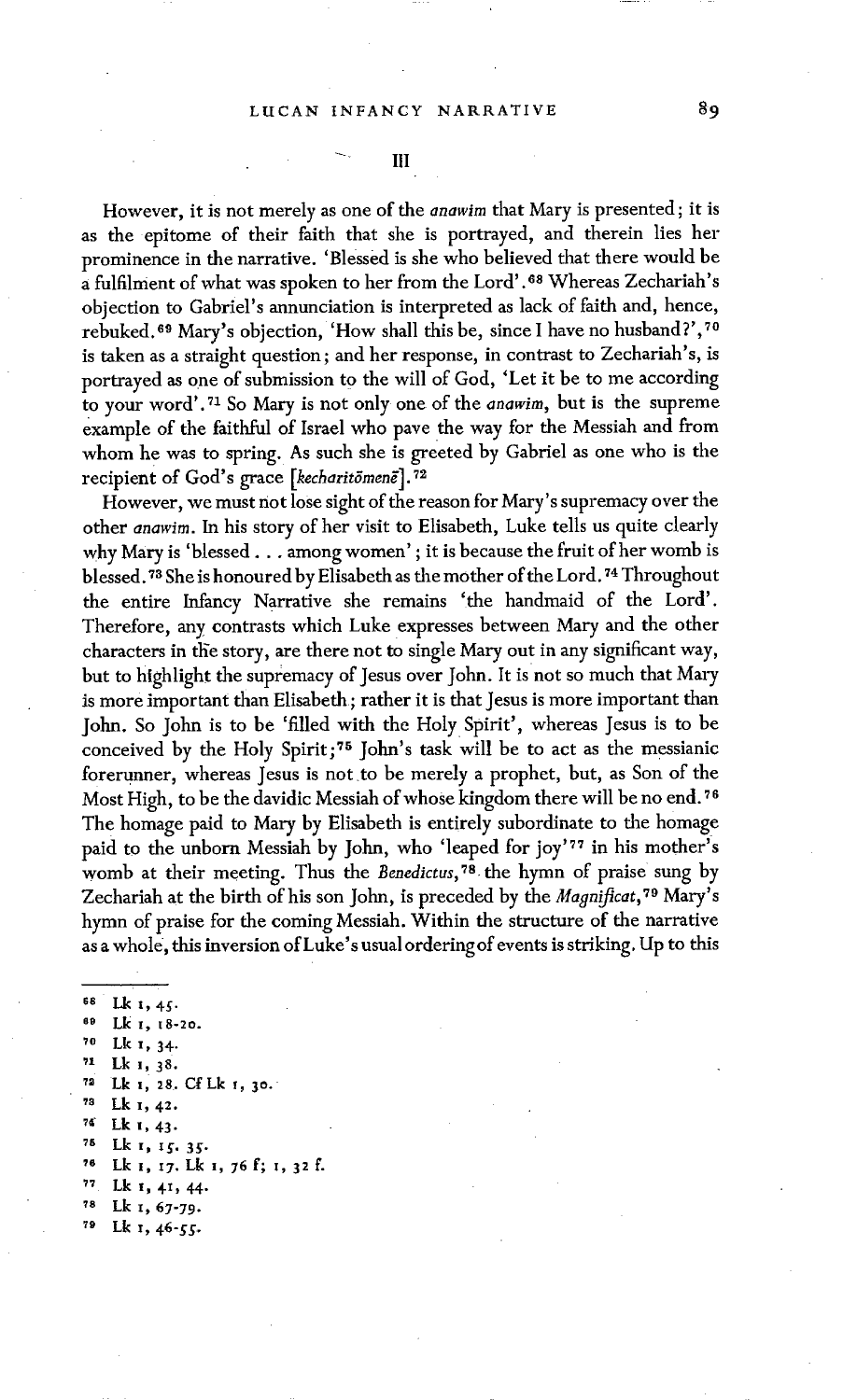point the pattern followed has been the description of an event concerning the nativity of John, followed by an event concerning the birth of Jesus ; so we have the annunciation to Zechariah followed by the annunciation to Mary. Leaving on one side for the moment the section which deals with the visit of Mary to Elisabeth, this pattern is followed throughout the rest of the narrative. So the story of the birth, naming and circumcision of John which is concluded with Zechariah's *Benedictus,* is paralleled by the story of the birth, naming and circumcision of Jesus, which is concluded by Simeon's *Nunc Dimittis.* However, between the two annunciations and nativities is placed the story of the visit of Mary to Elisabeth, and the *Magnificat*, which seems to interrupt the usual lucan order, of first John and then Jesus. Some scholars<sup>80</sup> have suggested that the *Magnificat* was originally intended as the song of Elisabeth rather than Mary. However, in my opinion, the text as it stands makes perfectly good sense. Precisely in inverting his usual order, John-Jesus, Luke is making a theological rather than a chronological point; that Jesus, as the Messiah, has the priority and preeminence over John, his precursor. The *Magnificat* precedes the *Benedictus* in significance, if not time, because Jesus is superior to John. In altering his usual pattern Luke is drawing attention to this.

Even the *Benedictus* is principaliy about the Messiah rather than his forerunner. John is given only two verses:

And you, child, shall be called the prophet of the Most High; for you will go before the Lord to prepare his ways, to give knowledge of salvation to his people in the forgiveness of their sins.<sup>81</sup>

Otherwise, as in the case of the *"Magnificat,* the *Benedictus* utilizes OT prophecies<sup>82</sup> to show that they have found their fulfilment in Jesus. In both hymns it is Jesus who is the focus of attention.

In fact all the songs of the lucan Infancy Narrative sing of the Redeemer. Furthermore, in opening his gospel with these canticles, Luke is asserting that the messianic age has in fact dawned. This is clearly seen if we compare these chapters with the opening of Acts. There the apostolic preaching, which succeeds the outpouring of the Spirit at Pentecost, is seen as the fulfilment of the 'prophetic promise that the messianic day would dawn:

And in the last days it shall be, God declares, that I will pour out my Spirit upon all flesh, and your sons and your daughters shall prophesy, and your young men shall see visions and your old men shall dream dreams; yea, and on my menservants and my maidservants (doulai)<sup>83</sup> in those days I will pour out my Spirit; and they shall prophesy, s4

,j

Acts 2, 17 ff, which quotes Joel 2, 28 ff.

<sup>80</sup> Cf von Harnack, A., and Creed, J. M.

**sl Lk I, 76ff.** 

m Cf Goulder, M. D., and Sanderson, M. L., op. *cir.,* pp 2t ft.

<sup>&</sup>lt;sup>83</sup> Cf the description of Mary as *h*<sup>*z*</sup> doule Kuriou in Lk 1, 38.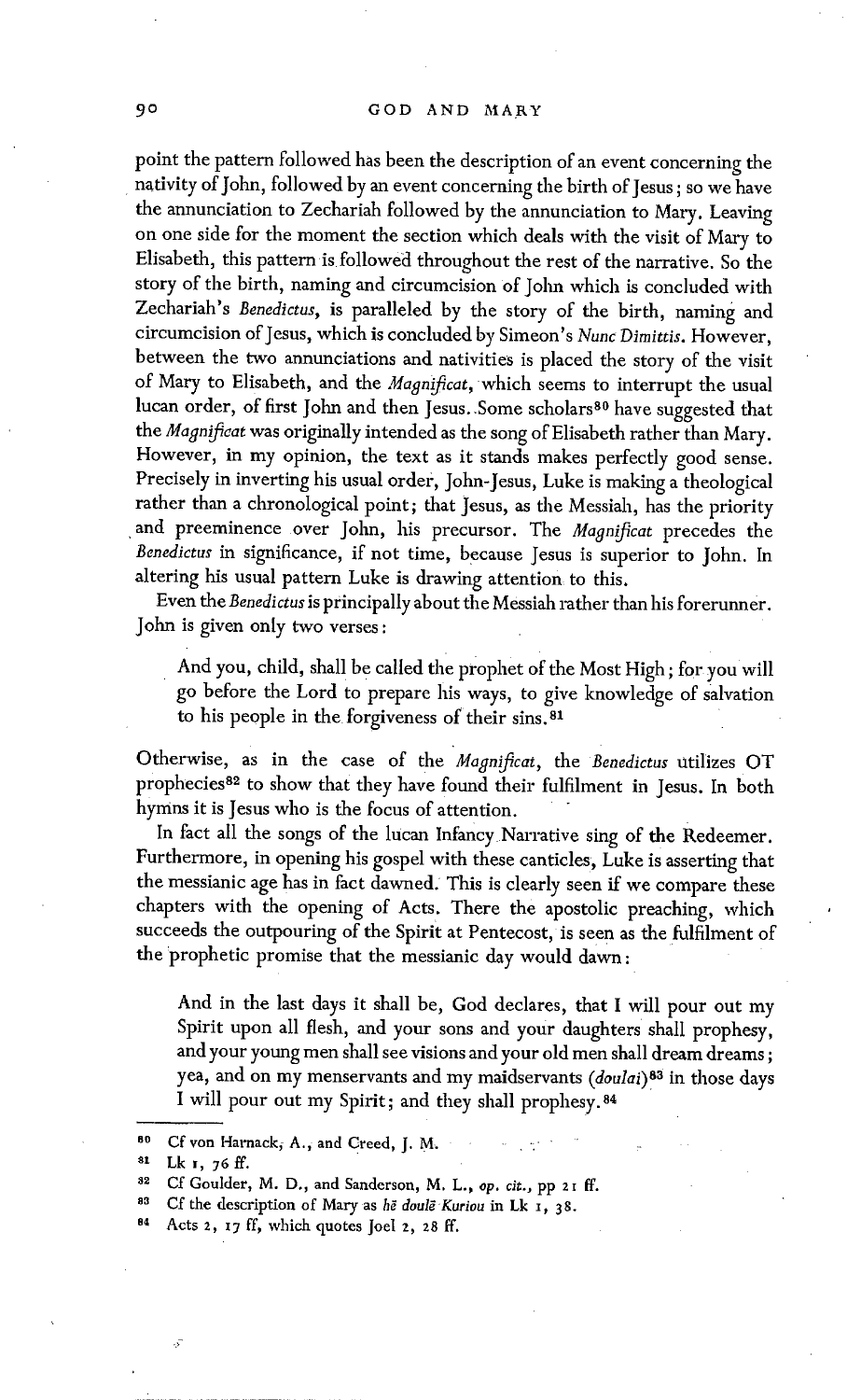just as the series of sermons in Acts are prompted by the pentecostal Spirit and are powerful testimonies to Jesus as Messiah, so the canticles in the opening chapters of *Luke's Gospel* are similarly inspired by the Spirit<sup>85</sup> and make the same affirmation of Jesus's messiahship. Furthermore, in the characters of Mary, Elisabeth, Zechariah, Simeon, Anna and the shepherds, Luke has given us examples of some of these menservants and maidservants, who would see visions and dream dreams, and, above all, would be the recipients of the Spirit which was to herald the coming of the Messiah.

I have suggested so far that Luke portrays Mary as the supreme example of the faithful of Israel, of whom the Messiah was to be born. He does this, not only in the way he structures the narrative, but also in the language he employs: language which is full of OT allusions and symbols. To miss these is to fail to appreciate the claims that Luke is making. Already we have seen that Mary is presented as one of the *anawim.* Now we must explore the other biblical allusions.

To read Lk t-2, even superficially, is immediately to call to mind stories in the OT of women who gave birth to remarkable offspring: Sarah, old and childless and yet who was blessed with the birth of Isaac;<sup>86</sup> the mother of Samson (the last and greatest of the Judges), who, like Elisabeth, had previously been barren, but to whom an angel was to announce that she would have a son.<sup>87</sup> The similarities between these and the lucan Infancy Narratives are obvious : all describe miraculous conceptions, announced by angelic messengers and issuing in the birth of a great hero. John the Baptist, like Samson, is to take a nazarite vow. 88 But it is probably to the story of the birth of Samuel that Luke is most indebted, s° In many ways Mary, 'the handmaid of the Lord' is patterned on Hannah, 'the handmaid' 90 who, of all OT mothers, is the archetypal figure of maternal devotion and religious piety, dedicating her son entirely to the service of Yahweh in the temple, and there rejoicing over her son's birth with a paean of praise. Much of the thought and even the language of Hannah's song is taken up by Mary, the new Hannah, in the *Magnificat*.<sup>91</sup> So now Mary becomes, not merely the symbol of the faithful of Israel in general, but the symbol of the faithful mother in particular.

Judaism expressed its thought in essentially masculine and paternalistic categories. However, on occasion it could and did use the figure of a woman to personify Israel. True, this is frequently to depict Israel as a faithless wife, 9z but not all instances of the portrayal of Israel as a woman are pejorative. The

<sup>&</sup>lt;sup>85</sup> Cf Lk 1, 41. 67. 80; 2, 25 ff; Acts 2.

<sup>86</sup> Gen 21, 1-8.

 $s^2$  Jg 13, 2-24.

**ss Lk I,** Ig.

**so** For a full treatment of all the parailels between Lk i-2 and I Sam I-3, see Burrows, *op. cir.,* pp i-g8.

I Sam 1, 11.

<sup>&</sup>lt;sup>91</sup> Cf Creed, J. M.: *The Gospel according to St Luke* (London, 1930).

<sup>92</sup> Cf Hos 2; Ezek 16.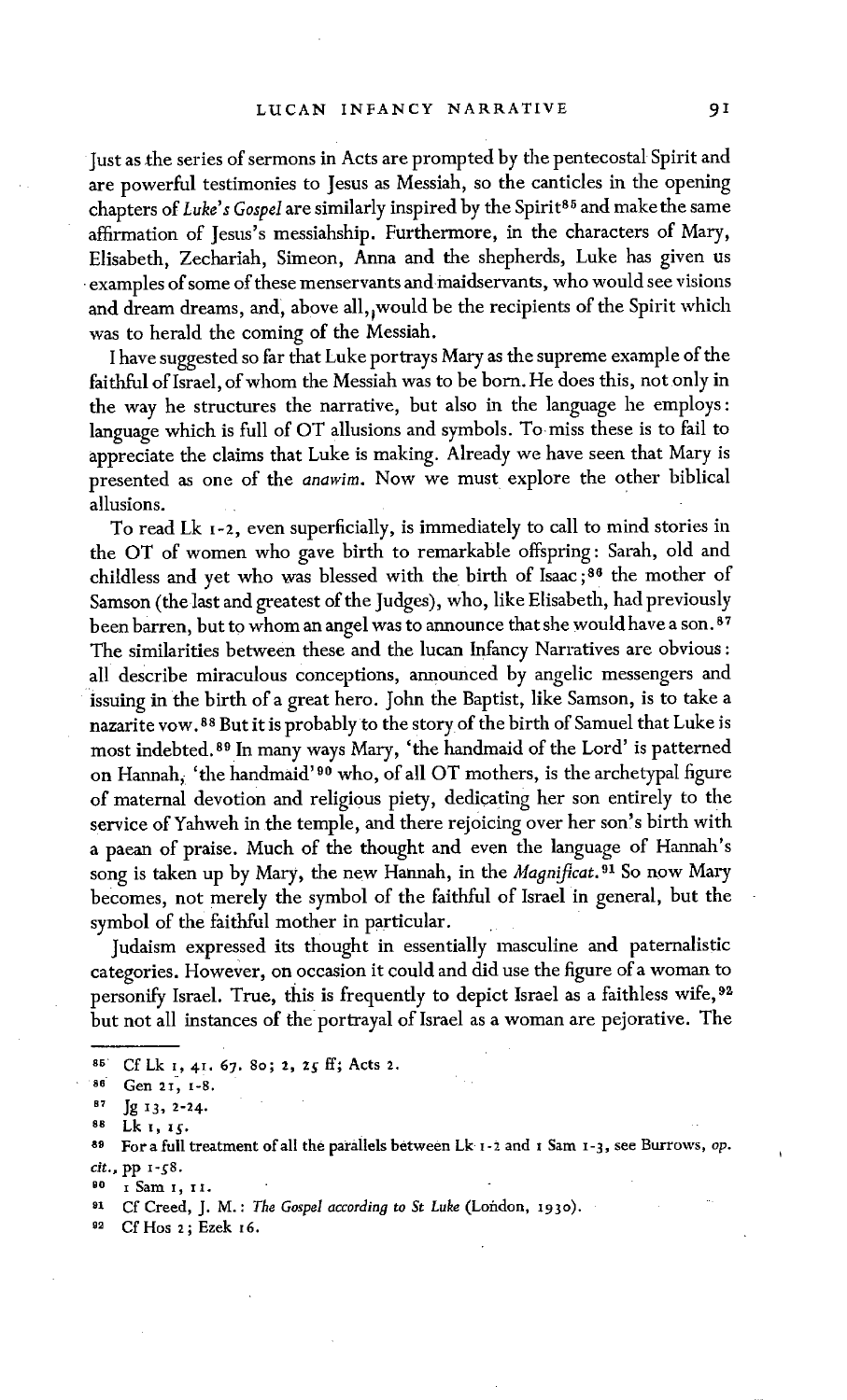nation can be referred to as 'Zion, the mother of us all'.<sup>93</sup> Jeremiah speaks of Jerusalem as 'the daughter of Zion', and her suffering at the time of invasion to be like a woman in labour, who cries out in distress.<sup>94</sup> Third Isaiah also personifies Zion as a woman giving birth, this time, not in prolonged anguish, but speedily, bringing forth a new Israel.<sup>95</sup> It is this latter emphasis upon a new, restored, purified community, which comes to predominate in the description of Israel as 'the daughter of Zion' or 'the daughter of Jerusalem'. 'Shake yourself from the dust, arise, O captive Jerusalem ; loose the bonds from your neck, O captive daughter of Zion', 96 exhorts the great prophet of the Exile, Second Isaiah. Israel's punishment is ended, <sup>97</sup> and she is now to look forward to restoration : 'Behold the Lord has proclaimed to the end of the earth : say to the daughter of Zion, Behold, your salvation comes'.<sup>08</sup>

So the phrase, 'daughter of Zion' is used to personify not merely Israel, but the 'remnant', who, after Exile, are to be restored by Yahweh to their homeland.<sup>99</sup> This identification with the remnant is evident in Jer  $31-21$ : 'Return, O virgin of Israel, return to these your cities', and also in:

Sing aloud, 0 daughter of Zion ; shout, 0 Israel ! Rejoice and exult with all your heart, O daughter of Jerusalem !. . . . At that time I will bring you home, at the time when I gather you together; Yea, I will make you renowned and praised among all the peoples of the earth ; when I restore your fortunes before your eyes, says the Lord.<sup>100</sup>

Just as the Exile can be described in terms of Yahweh's departure from his temple, <sup>101</sup> so the return is seen in terms of the re-entry of God to Jerusalem :

The king of Israel, the Lord is in your midst; you shall fear evil no more. On that day it shall be said to Jerusalem : Do not fear, O Zion ; let not your hands grow weak. The Lord, your God, is in your midst.<sup>102</sup>

Rejoice, greatly, O daughter of Zion! Shout aloud, O daughter of Jerusalem! Lo, your king comes to you.<sup>103</sup>

93 2 Esdras 10, 7. <sup>94</sup> Jer<sub>4</sub>, 3<sup>1</sup>. Cf Jer 6, 23; 8, 19-21. Isai 66, 7-11. 96 Isai  $52$ , 2. **9"~ Lain4, 22.** CfLam **2, i8.**  98 Isai 62, II. **so** CfMic 4, 8. **xoo** Zeph 3, I4, 20. 101 Ezek 10.

102 Zeph 3, 15b-17a. Cf Zech 2, 10.

lo3 Zech 9, 9a.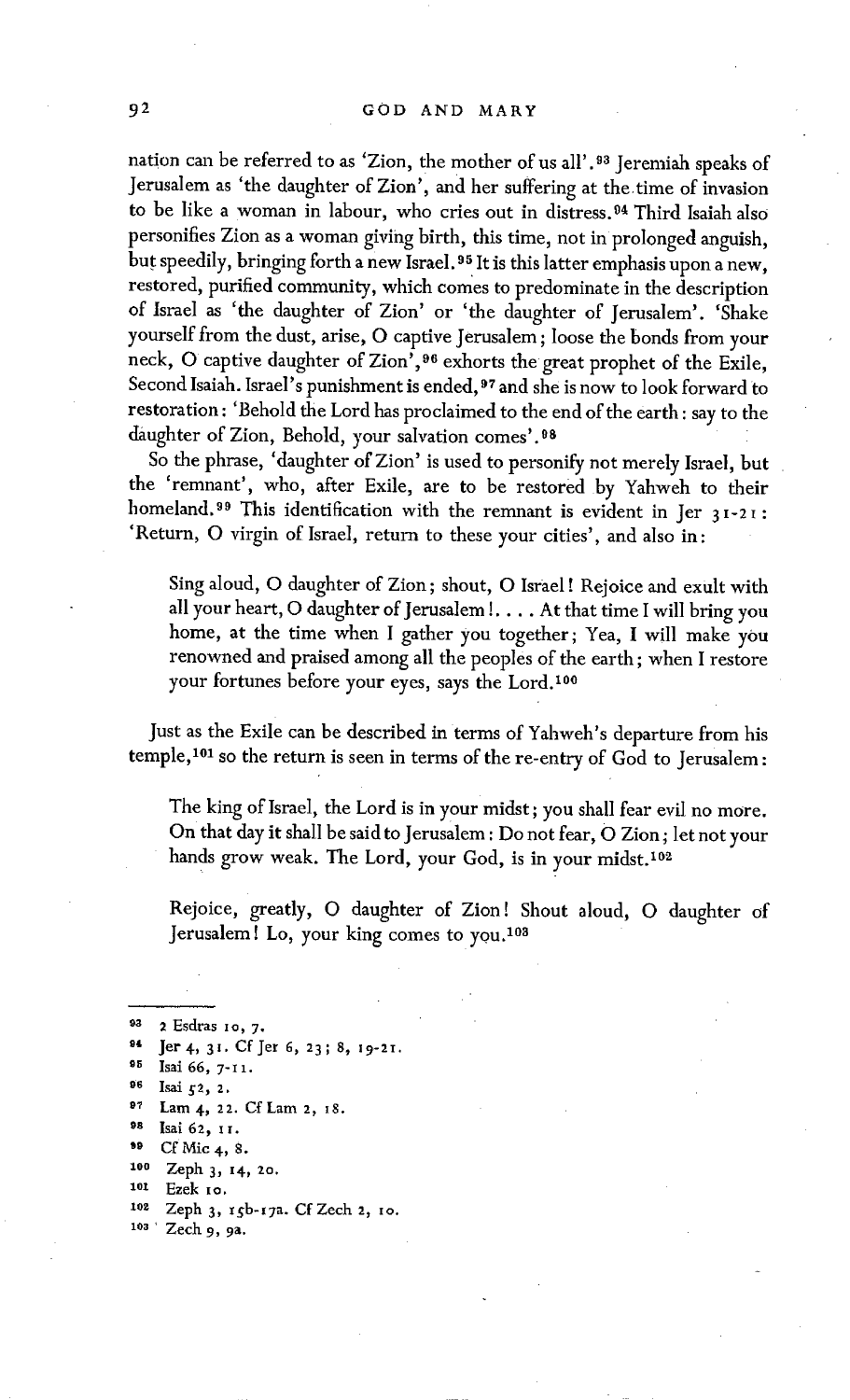Thus the personification of the remnant of Israel as 'the daughter of Zion' became part of the language of jewish eschatology. The promises made to her were applied not merely to the fate of the returned exiles, but to the messianic age, yet to come, in which they would find their complete fulfilment.

When we turn to the Infancy Narrative in Luke's Gospel we find that Mary is not described as 'the daughter of Zion'. However, there is some evidence that in his portrayal of Mary, the evangelist is indebted to this OT symbol. We should beware, nevertheless, of making too much of the evidence there is. The verbal parallels between the prophecies concerning the daughter of Zion and the annunciation to Mary (usually cited as irrefutable evidence of dependence) are, in fact, slight.<sup>104</sup> Thus, if we compare Zeph 3,  $14-17$  with Lk  $1, 28-35$ , the only language they have in common is the word of greeting *(chairë)*. The injunction not to fear, and the assurance of the Lord's presence, although found in both, are far from identical in verbal form. 105 Furthermore, Laurentin's attempt to equate the phrase 'in your womb' (en gastri)<sup>106</sup> with Zephaniah's promise of the presence of Yahweh 'in your midst' (en mesoi sou or en soi) seems wholly far-fetched. It is dependent upon the existence of a hypothetical hebrew source, used by Luke, and which originally had the hebrew word *bekereth,* 'in the midst', signifying the presence of God with Mary, the personification of Israel, the daughter of Zion.<sup>107</sup>

However, although we cannot regard the linguistic evidence as sufficiently strong to postulate that Luke was directly utilizing these 'daughter of Zion' texts, there are certain general similarities which suggest that the personification of Israel as 'the daughter of Zion' may have influenced Luke in his presentation of Mary. Firstly, as we have seen, Mary is depicted as the personification of the faithful of Israel. Just as Israel can be described as Yahweh's servant *(doulos) l°s*  and the suffering servant of Second Isaiah be identified with Israel, 109 so Mary is the servant *(doulè)* of the Lord, who also suffers: 'And a sword will pierce through your own soul', predicts Simeon of Mary. This seems to be a reference to the sword of judgment which Ezek 14, 17 said would pass through Israel. As A. R. C. Leaney has written, 'The crucifixion pierces the soul of Mary and divides the land and the people: those who acquiesced in it fall through their rejection of the Messiah'.<sup>110</sup> Secondly, like the daughter of Zion, Mary is not so much the personification of Israel in general, as the symbol of the remnant, the faithful, the *anawim,* who are to be the heirs of the divine promise. So the

*lo~ Contra* Laurentin, op. *cit.,* pp 64-7I, who in his efforts to establish a correspondence between Mary and the daughter of Zion seems to put too much weight on the very few verbal agreements between Zeph 3, 14-17 and Lk 1, 28-35.

<sup>&</sup>lt;sup>105</sup> Cf Lk 1, 30, Më phobou Mariam with Zeph 3, 16 Tharsei Sion; and Lk 1, 28 Ho Kurios meta sou with Zeph 3, 15, *Kurios en mesoi sou; Zeph 3, 17, Kurios ho Theos sou en soi. 1oo Lk l, 31.* 

*<sup>&</sup>lt;sup>107</sup>* Laurentin, *op. cit.*, pp 68-71.

<sup>10</sup>s C£Ps 79, **Io.** 

 $100$  Isai 42,  $1$ ; 48, 20; 49, 3, 5.

<sup>110</sup> Leaney, A. R. C.: *The Gospel according to St Luke* (NBTC, London, 1966), pp 100-01.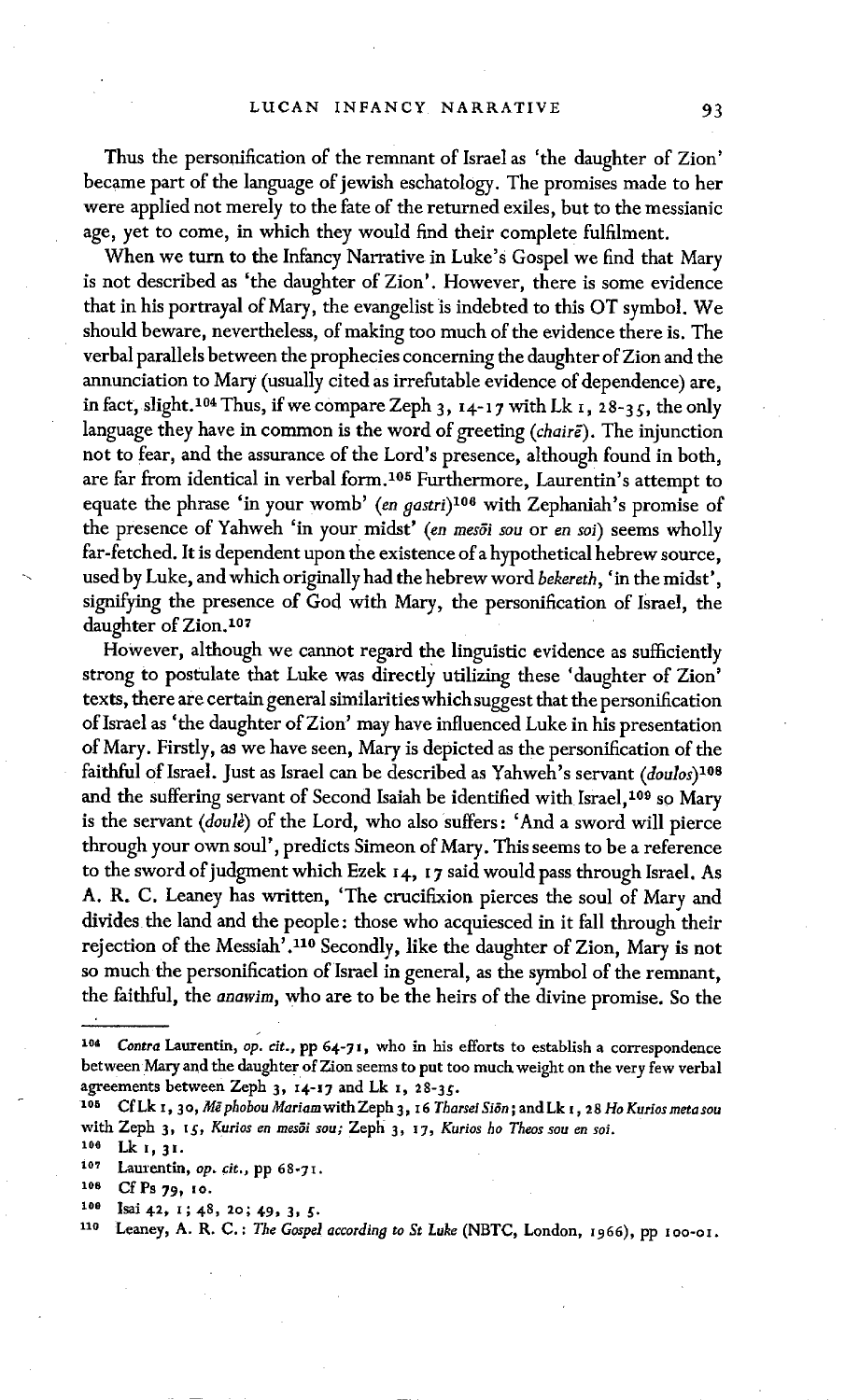*Magnificat* is, at one and the same time, the song of Mary and of Israel : 'My soul magnifies the Lord. . . . For he has regarded the low estate of his handmaiden. . . . he has helped his servant Israel'.<sup>111</sup> Thus both the daughter of Zion and Mary are dramatically identified with idealized Israel. Finally, in the depiction of Mary as the faithful mother, we are reminded of the daughter of Zion, the recipient of the eschatological promise of the presence of Yahweh. In two texts, Jer 31 (LXX 38), 4. 21 and Lam 2, 13 the daughter of Zion is called a virgin. However, just as in Isai 7, I4, 'Behold, a young woman shall conceive and bear a son', only in the LXX *translation, parthenos,* could the hebrew original, *almah,* meaning simply a young woman, have the connotation of virgin, i.e. someone who had not had sexual intercourse. The original prophecies made no reference to virginity. Certainly both Matthew<sup>112</sup> and Luke<sup>113</sup> seem to have used the prophecy of Isaiah concerning the birth of a davidic king, and applied it, in its septuagintal form, to the virginity of Mary. However, there is no evidence that either evangelist identified the virgin daughter of Zion With the virgin of Isaiah. So it is unlikely that the description of Mary's virginity was intended by Luke as a reference to her identification with  $Israel<sup>114</sup>$ .

This leads us to consider one more suggested symbol; that of Mary as the ark of the covenant. According to Laurentin, 115 Mary, as the place of the divine residence, is assimilated to the ark. The steps in his argument are as follows : starting from the highly dubious equation of 'in your womb' with 'in the midst', he identifies Mary's conception with the dwelling of Yahweh in the midst of the daughter of Zion, Israel. He then turns to Exod  $40, 35$  which describes the Shekinah, the cloud which symbolized the presence of God and which filled the tabernacle. The same word -- *episkiazein* -- is used of the *Shekinah* in the tabernacle and Mary's conception by the Holy Spirit: 'The Holy Spirit will come upon you and the power of the Most High will overshadow *(episkiasei)*  you ; therefore the child to be born will be called holy, the Son of God'. 116 At this stage in Laurentin's argument, once morea word of caution needs to be introduced. He assumes that Luke can only have the Exodus passage in mind when he uses the self-same word for the overshadowing of Mary and the tabernacle. However, this is not the only place where the verb occurs. It is also to be found in Ps 90 (MT 91), 4 and 139 (MT 140),  $7$  --similarly to signify the divine presence. 117 Undoubtedly one can see a connection between the *Shekinall* and the Holy Spirit. However, since the *Shekinah* was not confined to the tabernacle or the ark, it cannot be assumed that Luke is employing a typology whereby Mary represents the tabernacle in whom the *Shekinah* resides.

*Ibid.*, pp 73, 79, 151, following Burrows, op. cit., pp 47 f. 115

117 Cf Mk 9, 7 ; Lk 9, 3 g ; Mt 17, S where *eplskiazeia* is used of the cloud at the transfiguration.

<sup>111</sup>  Lk **I, 48a, g4a.** 

<sup>112</sup> Mt 1, 23.

<sup>118</sup>  Lk I, 27, 34.

<sup>114</sup>  Cf Laurentin, R. : op. *cir.,* p 73.

<sup>116</sup>  Lk 1, 35.